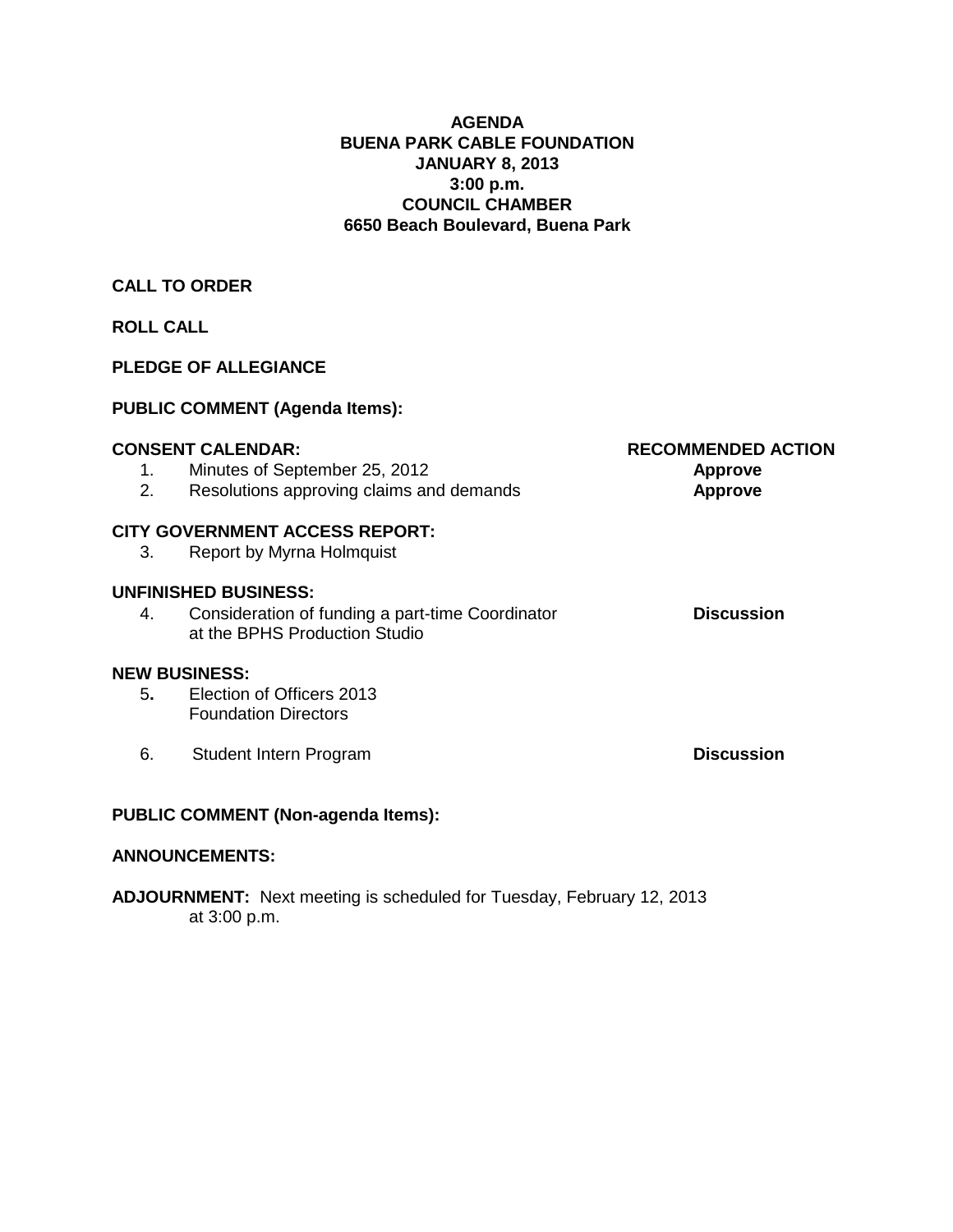#### **BUENA PARK CABLE FOUNDATION** *DRAFT* **MINUTES OF MEETING September 25, 2012**

Director Barnet called the Buena Park Cable Foundation Meeting of September 25, 2012 to order at 3:04 p.m. in the Council Chamber, 6650 Beach Boulevard, Buena Park, California.

# **ROLL CALL:**<br>PRESENT:

Barnet, Night, Swift, Bass, Berry, Dow, Harbert and Smith ABSENT: Oh

#### **ALSO PRESENT:**

Myrna Holmquist, Communications and Marketing Manager, Aaron France, Asst. to the City Manager; Dennis Varela, Accountant and Marsha Cook, Secretary.

#### **PLEDGE OF ALLEGIANCE**

Director Smith led the Pledge of Allegiance to the flag.

#### **CONSENT CALENDAR:**

## **(1) Minutes of June 12, 2012**

**(2) Resolutions approving claims and demands**

President Barnet questioned the meeting time for the June  $12<sup>th</sup>$  meeting and asked for clarification of two items on the Check Register which was included in the agenda packet.

Motion: Night/Harbert moved to approve items 1-2 on the consent calendar. MOTION CARRIED unanimously. Director OH ABSENT.

#### **OLD BUSINESS:**

#### **(3) Consideration of funding a part-time Coordinator at the BPHS Production Studio.**

Aaron France called the Director's attention to a letter submitted by Paul Carroll, withdrawing his interest in the part-time Coordinator position due to his recent employment elsewhere, and thanking Directors for their support.

Director Night reported that he was waiting for notification from Principal Coombs to see whether or not the new instructor wanted the Foundation's involvement, and what their needs might be. He noted that it would be beneficial to have a studio for interviews and might not involve providing expensive equipment.

President Barnet suggested that the Directors should determine what the Foundation's goals are before moving forward with expenditures for the studio.

It was the consensus of the Directors present to continue this item to the next Foundation meeting scheduled for January 8, 2013.

#### **(4) Re-establishment of the Ministerial Series.**

Aaron France presented a list of 4 churches (as follows) interested in participating in the reestablishment of the Ministerial Series and asked for input on scheduling those programs.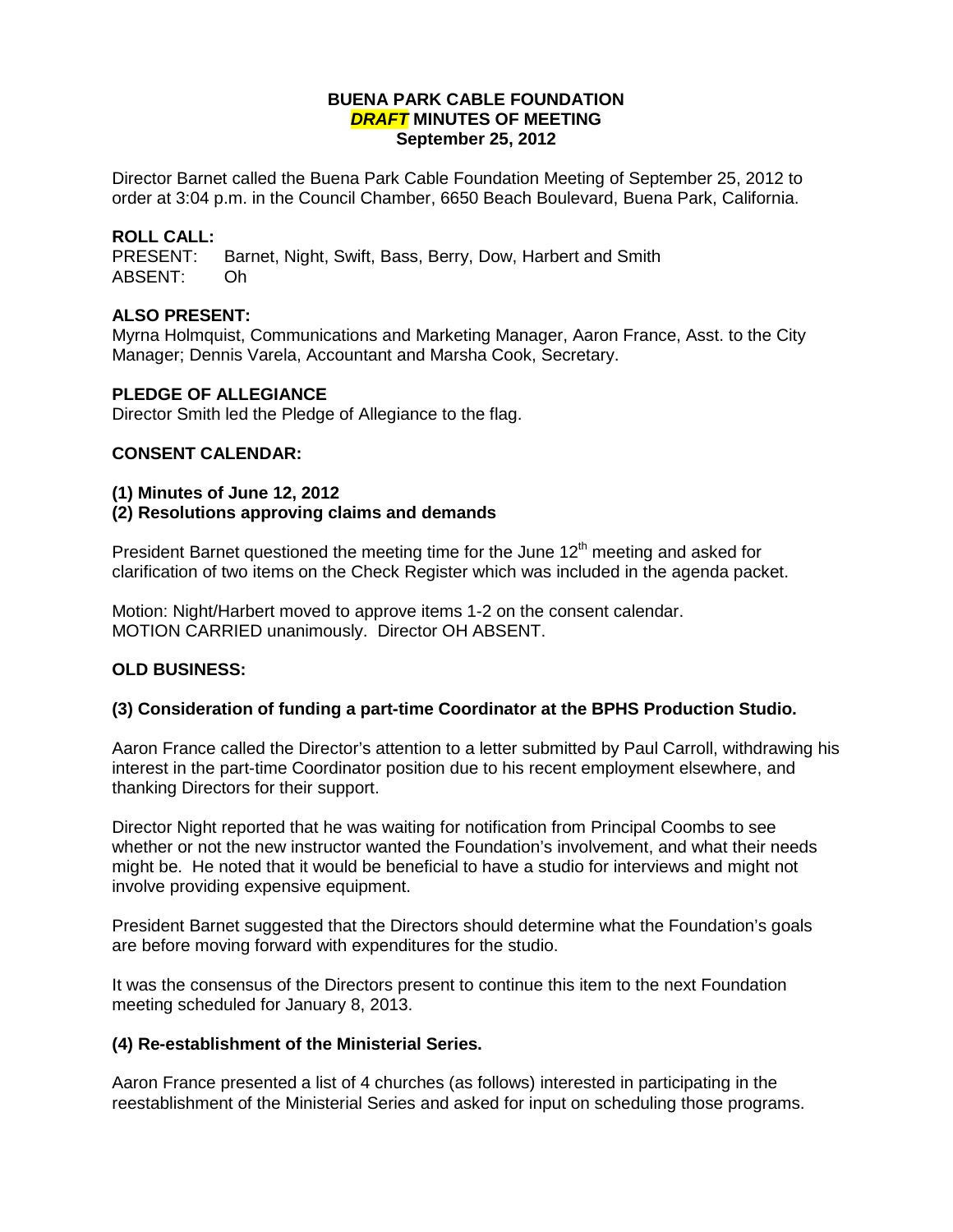BUENA PARK CABLE FOUNDATION September 25, 2012 PAGE 2

> Crave Life Church, Rev. Barrios Anaheim Christian Reformed Church, Rev. Van Soelen Crescent Avenue Family Ministries, Rev. Parmelee The Way Fellowship

Director Harbert suggested filming one program at a time to be broadcast randomly during the year. He noted that once the programs begin to air, other churches will want to get involved.

Aaron France reported that the series had run once or twice a month previously.

President Barnet stated that he would like to keep the programs spontaneous so that the content could be timely and topical.

Aaron France and Myrna Holmquist reminded Directors that the previous series schedule was selected by the ministers themselves. And, Director Harbert agreed to work with that concept to initiate the production of the series without delay.

Director Bass reported experiencing programming problems on Channel 95.

(Director Oh entered at 3:20 p.m.)

#### **NEW BUSINESS:**

#### **(5) Review of Scholarship Program.**

Myrna Holmquist reviewed the current Foundation's Scholarship Program and asked Directors for their input and recommendations for any changes.

Director Bass asked about limiting applications.

Director Dow suggested that the Foundation increase efforts to recruit more applicants.

President Barnet asked Directors to contact Ms. Holmquist if they had any more ideas or suggestions.

#### **(6) 2013 Director's Meeting Schedule.**

Aaron France reviewed the meeting schedule for 2013.

#### **(7) City Government Access Report.**

Myrna Holmquist reported that the current programming on BPTV includes Adopt a Pet, Inside Buena Park—The Source Grand Opening, Super Senior Saturday, City Council meetings, The Mayor's Show with Jim Dow, Crime Watch, and various Silverado Days promotions. Ms. Holmquist noted that pre-production and post-production has begun on Buena Park Today--the Fall Edition, with Cirene Mercado; the new on-air talent who replaced Cathy Kim. In addition, the Food Drive sponsored by the City in conjunction with Giving Children Hope, a tour of Independence Hall, the Candidates Forum on October 1<sup>st</sup> and Silverado Days.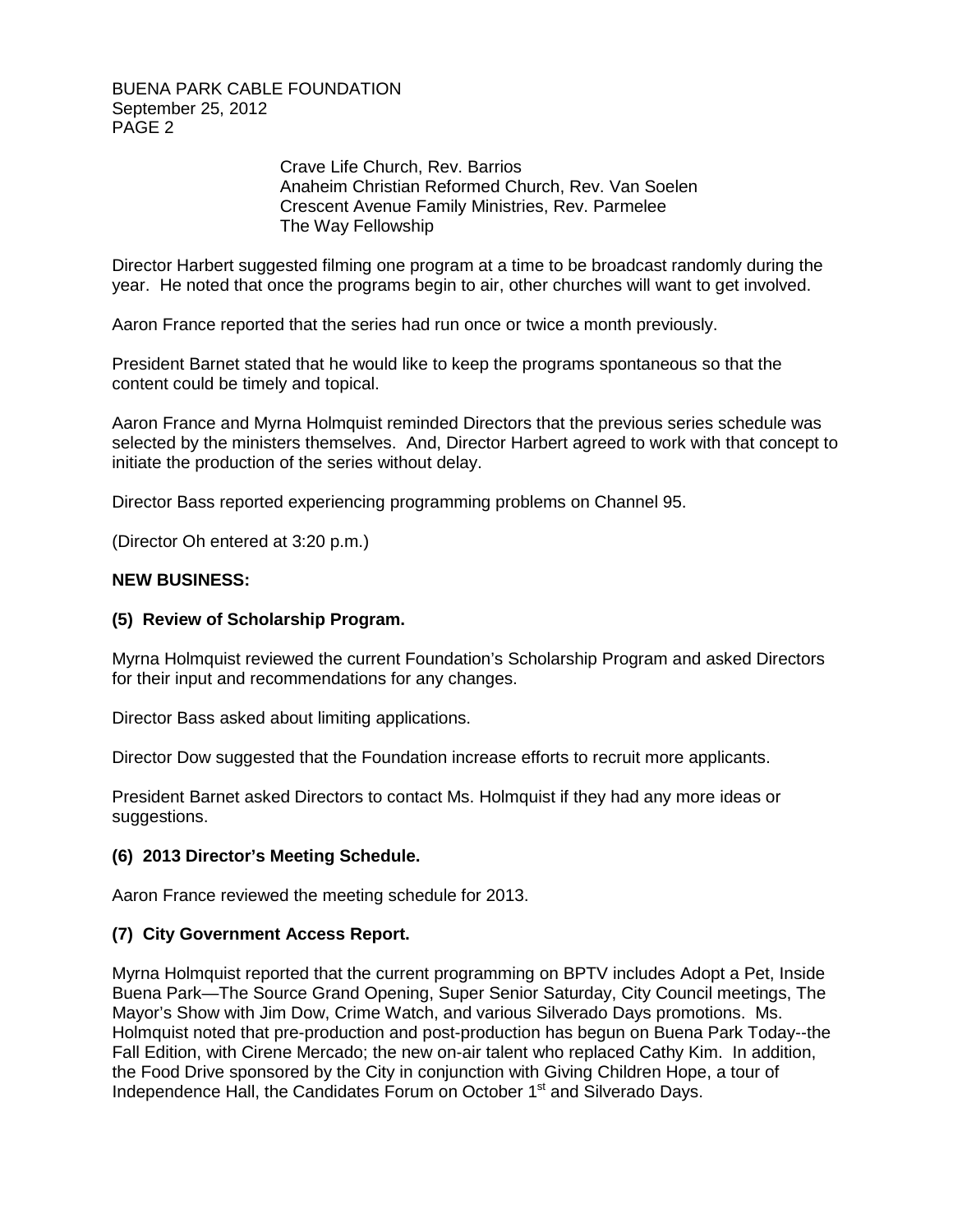BUENA PARK CABLE FOUNDATION September 25, 2012 PAGE 3

Myrna Holmquist previewed and demonstrated the updated Archive Media Page on the Buena Park website.

#### **ORAL COMMUNICATION:**

Aaron France summarized the letter received from Paul Carroll, describing his new position in providing public access television services in Long Beach, and requesting a copy of the September Buena Park Cable Foundation meeting minutes along with a 2013 meeting schedule.

#### **ADJOURNMENT:**

There being no further business, the meeting was adjourned at 3:51p.m. The next meeting is scheduled for January 8, 2013 at 3:00 p.m.

#### **ATTEST:**

\_\_\_\_\_\_\_\_\_\_\_\_\_\_\_\_\_\_\_\_\_\_\_ \_\_\_\_\_\_\_\_\_\_\_\_\_\_\_\_\_\_\_\_\_ Marsha Cook, Secretary Grant Barnet, President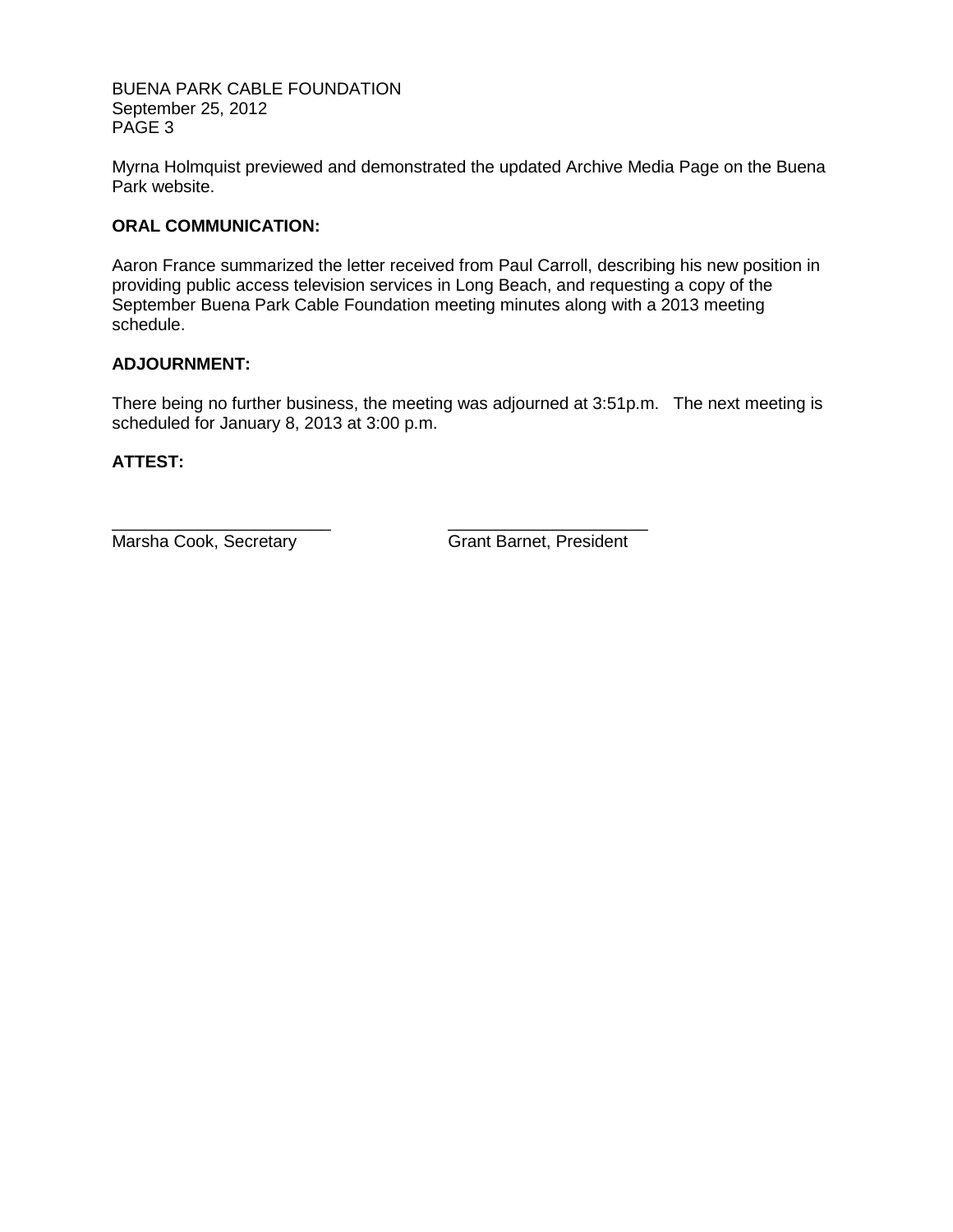#### **CITY OF BUENA PARK FOUNDATION CHECK REGISTER For FY 2012-2013**

| <b>Date</b> | Vendor                                 | <b>Description</b>                                                      | Invoice #            | Check# | <b>Amount</b> |
|-------------|----------------------------------------|-------------------------------------------------------------------------|----------------------|--------|---------------|
| 9/10/12     | <b>Cloud Productions</b>               | Crime Watch Sept. Episodes A & B, City Council Meetings 08/14 & 08/28   | 9607                 | 6258   | 1,760.00      |
| 9/12/12     | Vista Media Services                   | Recreation/Senior Resource Fair, Mayor's Show                           | 255-12/256-12        | 6259   | 1,700.00      |
| 9/19/12     | Secretary of State                     | Statement of Information Filing Fee                                     | Sept.-2012           | 6260   | 20.00         |
| 9/19/12     | City of Buena Park                     | Reimburse City for SCAN NATOA Subscription (Used City Credit Card)      | Sept - 12            | 6261   | 80.00         |
| 9/25/12     | Time Warner                            | Cable Service For October                                               | Oct - 12             | 6262   | 75.17         |
| 10/4/12     | James Bass                             | Buena Park Cable Foundation Meeting on September 25, 2012               | Oct - 12             | 6263   | 100.00        |
| 10/4/12     | James Dow                              | Buena Park Cable Foundation Meeting on September 25, 2012               | Oct - 12             | 6264   | 100.00        |
| 10/4/12     | Don Harbert                            | Buena Park Cable Foundation Meeting on September 25, 2012               | Oct - 12             | 6265   | 100.00        |
| 10/4/12     | Miller Oh                              | Buena Park Cable Foundation Meeting on September 25, 2012               | Oct - 12             | 6266   | 100.00        |
| 10/4/12     | Fred Smith                             | Buena Park Cable Foundation Meeting on September 25, 2012               | Oct - 12             | 6267   | 100.00        |
| 10/4/12     | Cirene Mercado                         | Voice Over Personality - The Mayor's Show and Buena Park Today          | 0108                 | 6268   | 400.00        |
|             | 10/10/12 Jane Cameron                  | Crime Watch - August Episode 2 and September Episodes 1 & 2             | B1213-1003           | 6269   | 600.00        |
|             | 10/10/12 Cloud Productions             | Crime Watch Oct. Episodes A & B, City Council Meetings 09/11 & 09/25    | 9609                 | 6270   | 2,730.00      |
|             |                                        | Inside Buena Park Giving Children Hope                                  |                      |        |               |
|             | 10/10/12 Vista Media Services          | BP Today Show - Fall 2012, Adopt-A-Pet Show #18                         | 257-12/258-12        | 6271   | 1,700.00      |
|             | 10/23/12 Cloud Productions             | Crime Watch - Resident Burglaries, Candidate's Forum, Troubleshooting   | 9610                 | 6272   | 1,210.00      |
|             |                                        | Granicus, Program Scheduling                                            |                      |        |               |
|             | 10/23/12 Gretchen Morales              | Marketing Assistance BP TV for September - 2012                         | 93012                | 6273   | 261.12        |
|             | 10/23/12 Vista Media Services          | Recreation - Leisure Classes and Activities 2012                        | 260-12               | 6274   | 850.00        |
| 11/1/12     | Jane Cameron                           | Crime Watch - October Episodes 1 & 2                                    | B1213-1028           | 6275   | 400.00        |
| 11/1/12     | Time Warner                            | Cable Service For November                                              | 12-Nov               | 6276   | 75.17         |
| 11/7/12     | <b>Cloud Productions</b>               | Crime Watch Nov. Episodes A & B, City Council Meetings 10/09 & 10/23    | 9614                 | 6277   | 1,760.00      |
|             | 11/13/12 Franchise Tax Board           | 2011-12 Franchise Fee                                                   | <b>Nov-12</b>        | 6278   | 10.00         |
|             | 11/13/12 Dept. of Treasury             | 2011-12 Taxes                                                           | <b>Nov-12</b>        | 6279   | 1.00          |
|             | 11/13/12 Registry of Charitable Trusts | 2011-12 Registration Renewal Fee                                        | <b>Nov-12</b>        | 6280   | 50.00         |
|             | 11/15/12 Gretchen Morales              | Marketing Assistance BP TV for October - 2012                           | Oct-12               | 6281   | 261.12        |
|             | 11/19/12 Cirene Mercado                | Voice Over Personality - Silverado Days                                 | 0109                 | 6282   | 200.00        |
|             | 11/20/12 Cloud Productions             | Mayor's Prayer Breakfast                                                | 9616                 | 6283   | 700.00        |
|             | 11/20/12 Vista Media Services          | Spotlight on Public Works, Silverado Days Events, BP Youth Theater/Honk | 261-12/262-12/263-12 | 6284   | 2,700.00      |
|             |                                        | Mayor's Prayer Breakfast                                                | 264-12               |        |               |
| 11/29/12    | <b>Gretchen Morales</b>                | Marketing Assistance BP TV for November - 2012                          | 113012               | 6285   | 261.12        |
| 12/5/12     | <b>Cloud Productions</b>               | Crime Watch Dec. Episodes A & B, City Council Meetings 11/13 & 11/27    | 9618                 | 6286   | 1,760.00      |
| 12/5/12     | Time Warner                            | Cable Service For December                                              | Dec-12               | 6287   | 75.17         |
|             | 12/12/12 Jane Cameron                  | Crime Watch - November Episodes 1 & 2                                   | B1213-1203           | 6288   | 400.00        |
|             | 12/18/12 Cirene Mercado                | Voice Over Personality - Ribbon Cutting Senior Center                   | 0110                 | 6289   | 200.00        |
|             | 12/18/12 Cloud Productions             | Anaheim Christion Church Service, City Council Meeting 12/11            | 9619                 | 6290   | 1,325.00      |
|             |                                        | Independence Hall                                                       |                      |        |               |
|             | 12/18/12 Vista Media Services          | Candy Caneland & Craft Faire, Adopt-A-Pet Show #19                      | 265-12/266-12        | 6291   | 2,550.00      |
|             |                                        | Inside Buena Park - Senior Activity Center West Wing Ribbon Cutting     | 267-12               |        |               |
|             | 12/19/12 Vista Media Services          | BP CVB Revise Promotion (Foundation will be Reimbursed)                 | 268-12               | 6292   | 450.00        |
|             |                                        |                                                                         |                      |        |               |

**Total September Thru December**

25,064.87